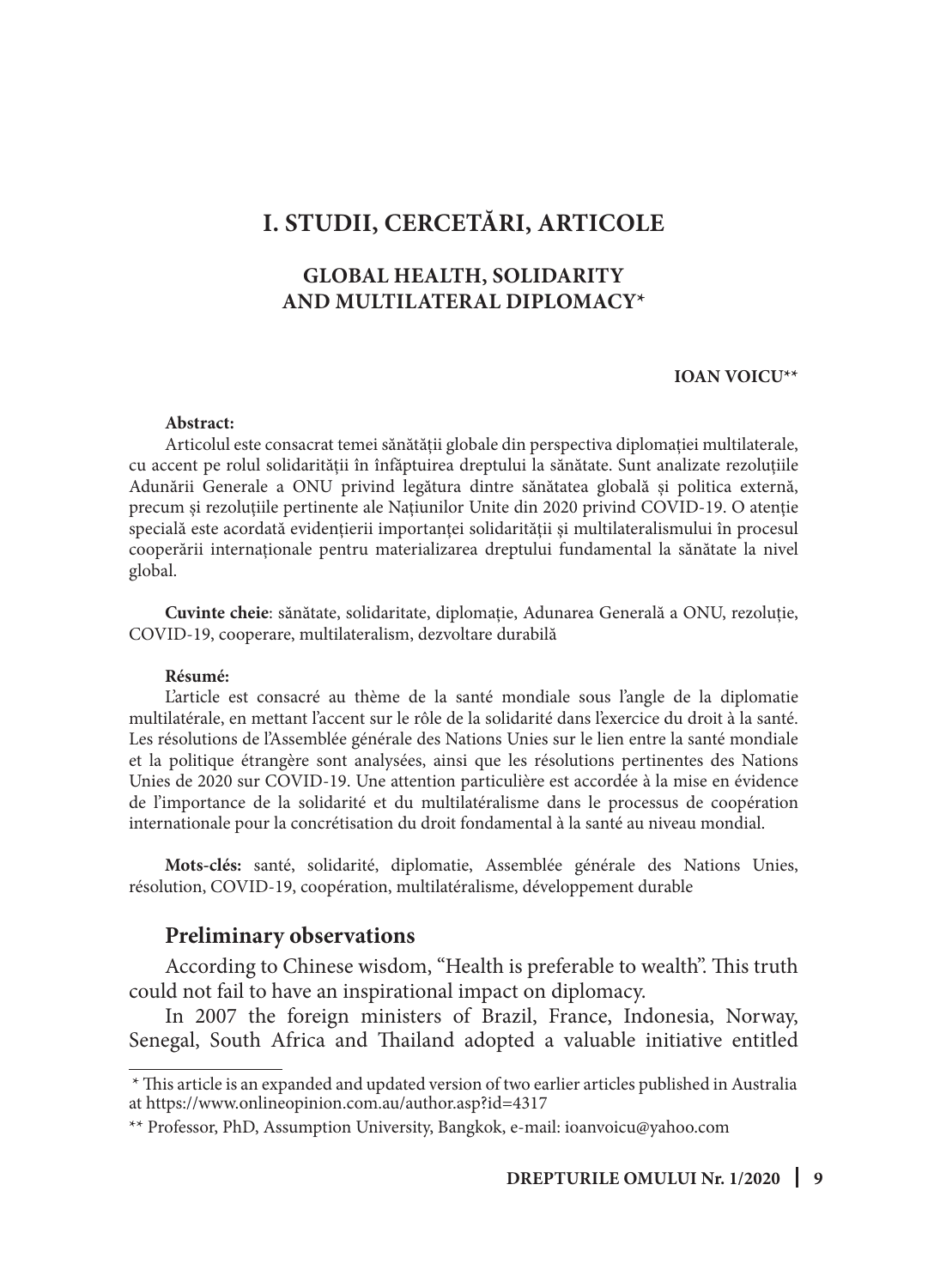"The Global Health and Foreign Policy". This initiative was contained in a comprehensive document under the title "Oslo Ministerial Declaration-global health: a pressing foreign policy issue of our time".<sup>1</sup>

The first paragraph of the Declaration asserts that "We believe that health is one of the most important, yet still broadly neglected, long-term foreign policy issues of our time. [....] We believe that health as a foreign policy issue needs a stronger strategic focus on the international agenda. We have therefore agreed to make 'impact on health' a point of departure and a defining lens that each of our countries will use to examine key elements of foreign policy and development strategies, and to engage in a dialogue on how to deal with policy options from this perspective".

The same document contains the clear commitment of its authors to "work to increase awareness of our common vulnerability in the face of health threats by bringing health issues more strongly into the arenas of foreign policy discussions and decisions, to strengthen our commitment to concerted action at the global level; build bilateral, regional and multilateral cooperation for global health security by strengthening the case for collaboration and brokering broad agreement, accountability, and action; reinforce health as a key element in strategies for development and for fighting poverty to ensure universal access to medicines; strengthen the place of health measures in conflict and crisis management and in reconstruction efforts".<sup>2</sup>

This diplomatic document proved to be highly instrumental in a successful worldwide lobby which led to the inscription on the agenda of the United Nations General Assembly (UNGA) of the item "Global health and foreign policy".3

Since 2008, as a result of fruitful negotiations, this item was permanently on the UNGA agenda and was considered on the basis of professional reports prepared by the World Health Organization (WHO) Director-General. The reports, discussions and resolutions resulting from the consideration of this item revealed the existence of different areas of collaboration between health and foreign policy, helped to formulate specific recommendations,

<sup>3</sup> For a short history of this item at the UN see the annotated agenda of the  $74<sup>th</sup>$  session of the UN General Assembly at https://undocs.org/en/A/74/100 visited on 5 May 2020.

<sup>1</sup> The Oslo Ministerial Declaration is available at https://www.thelancet.com/journals/lancet/ article/PIIS0140-6736(07)60498-X/fulltext visited on 5 May 2020.

<sup>2</sup> For a detailed analysis of health diplomacy, see Ilona Kickbusch (Editor) *Global health diplomacy* (2013), Springer, New York. The research in this book is situated at the intersection of public health, international relations, law, economics, and management, advocating for a new discipline with transformative potential. The analysis provides a solid background for understanding global health issues from a diplomatic perspective. See also https://www. japantimes.co.jp/news/2020/05/07/national/politics-diplomacy/coronavirus-world-leadersonline-diplomacy/#.XrQwLKgzbIU visited on 7 May 2020.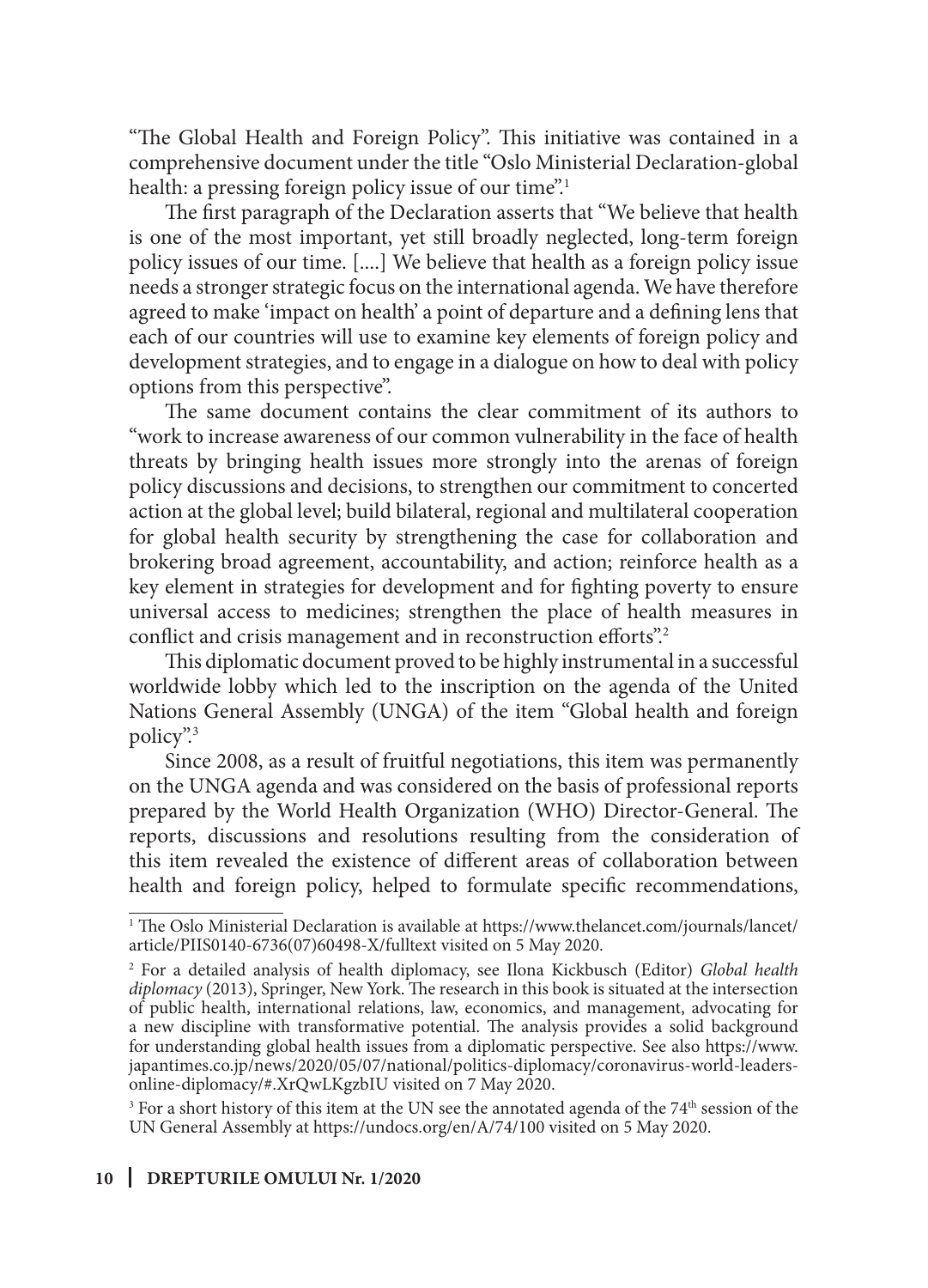thus contributing to a better understanding of the importance of health in international policy and developmental discussions.

Until 2018 all resolutions on this item were adopted by consensus which illustrates the positive role of multilateral diplomacy in obtaining a general agreement of 193 UN member states on a highly significant global issue.<sup>4</sup>

We will refer in this article to the first (2008) and to the most recent 2018 and 2019 resolutions.

#### **A vibrant appeal for action**

In the first resolution adopted on 26 November 2008 the UNGA underscored the fact that global health is a long-term objective that is national, regional, and international in scope and requires sustained attention, commitment, and closer international cooperation beyond emergency.5

The UNGA appreciated the contribution made by civil society, including non-governmental organizations and the private sector, on issues related to foreign policy and global health, and welcomed the ongoing partnerships between a variety of stakeholders at the local, national, regional and global levels aimed at addressing the multifaceted determinants of global health and the commitments and initiatives to accelerate progress on the health-related goals.

The significance of this resolution is highly emphasized by the clear recognition in its first operative paragraph of the close relationship between foreign policy and global health and their interdependence, and in that regard also the recognition that global challenges require concerted and sustained efforts by the international community.

The UNGA urged member states to consider health issues in the formulation of foreign policy.

A much more elaborated diplomatic approach to this issue is illustrated by the resolution introduced by Brazil and adopted by UNGA on 13 December 2018 and disseminated worldwide on 10 January 2019.

Regrettably, mass-media ignored this document.

This resolution is based on the 2030 Agenda for Sustainable Development and emphasizes that health is a precondition for and an outcome and indicator of all Sustainable Development Goals. It also reminds that, despite the progress made, challenges in global health still remain, with special regard to inequities and vulnerabilities within and among countries, regions and populations, and that investments in health contribute to sustainable, inclusive economic

<sup>4</sup> All resolutions quoted in this article are available at https://www.un.org/en/sections/ documents/general-assembly-resolutions/index.html

<sup>5</sup> For the full text of the resolution see the document indicated in note 4 supra.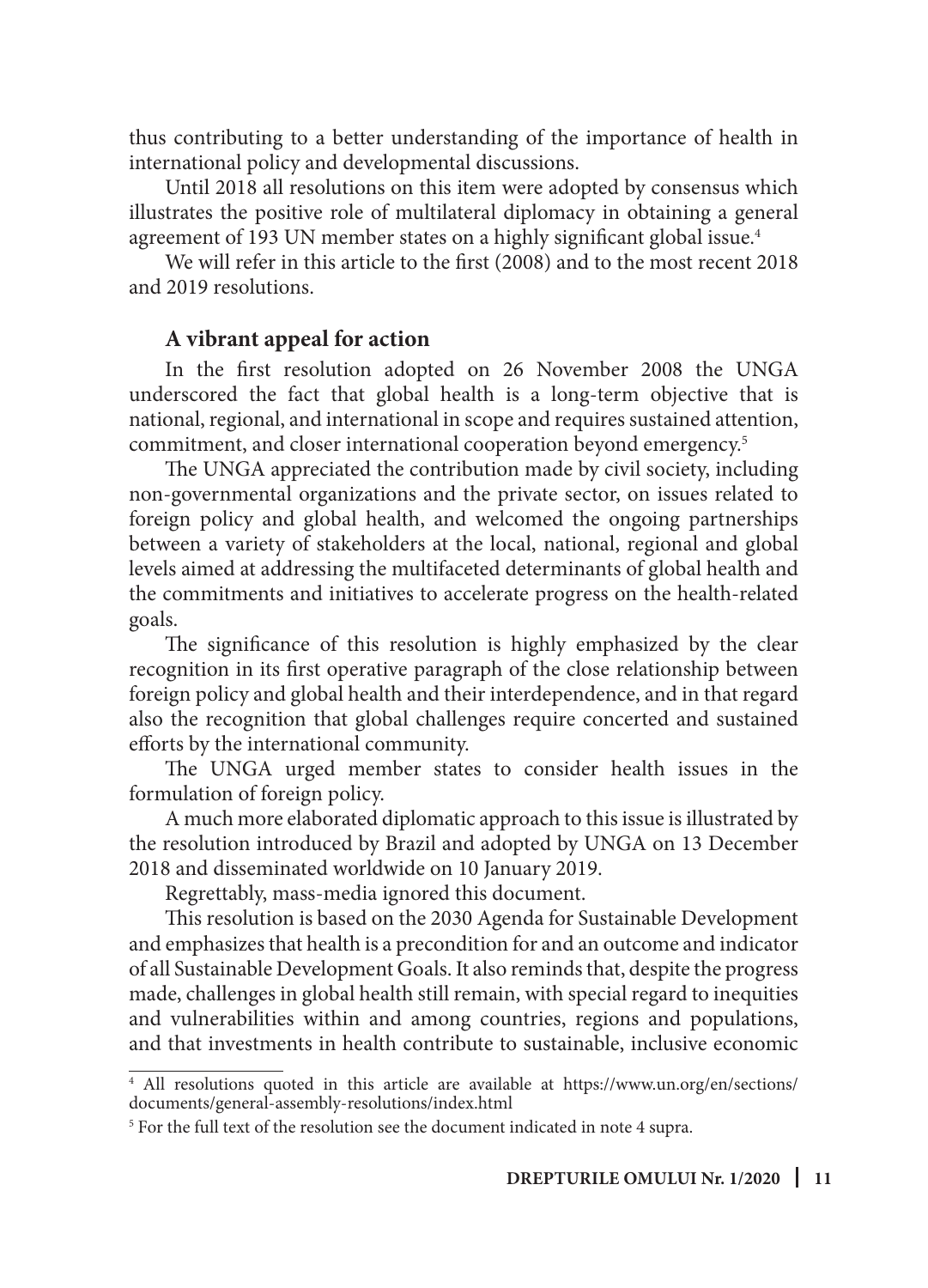growth, social development, environmental protection, eradication of poverty and hunger, achieving gender equality and reducing inequalities.<sup>6</sup>

In this resolution, UNGA refers to the fact that global health is a long-term objective which is national, regional and international in scope and requires sustained high-level commitment and closer international cooperation, including far-reaching partnerships among stakeholders, and the need to safeguard the progress made and to further advance by paying due attention to the continuity and sustainability of current actions on global health.

There is no doubt and the resolution reconfirms this obvious fact by reminding that it is the primary responsibility of member states to determine and promote their own path towards achieving universal health coverage that comprises universal and equitable access to quality health services and quality, essential, affordable and effective medicines for all, while ensuring that the use of such services and medicines does not expose the users to financial hardship. At the same time, member states need to pay particular attention to those who are vulnerable or in vulnerable situations, and consider that it is critical to promote physical and mental health and well-being, especially through primary health care, health services and social protection mechanisms, including through community outreach and private sector engagement, and with the support of the international community.

A useful reference is also made to the reality that health inequities within and between countries are politically, socially, and economically unacceptable, as well as unfair and largely avoidable.

At the same time, UNGA noted that many of the underlying determinants of health and risk factors of communicable and non-communicable diseases are associated with social, economic, environmental, and behavioural conditions.

Special attention is paid in this document to the need to eradicate hunger and prevent all forms of malnutrition worldwide, including undernourishment, stunting, wasting, underweight and overweight in all age groups, in particular among children under 5 years of age, and deficiencies in micronutrients, in particular vitamin A, iodine, iron and zinc, among others.

UNGA informs the world community of nations that it is conscious that multiple forms of malnutrition can affect all countries, can occur not only within countries and communities but also within households and can affect the same person multiple times over their lifetime.

In UNGA's opinion undernutrition and overweight and obesity are commonly referred to as the double burden of malnutrition, and concern

<sup>&</sup>lt;sup>6</sup> The 2030 Agenda for Sustainable Development is available at https://sustainabledevelopment. un.org/post2015/transformingourworld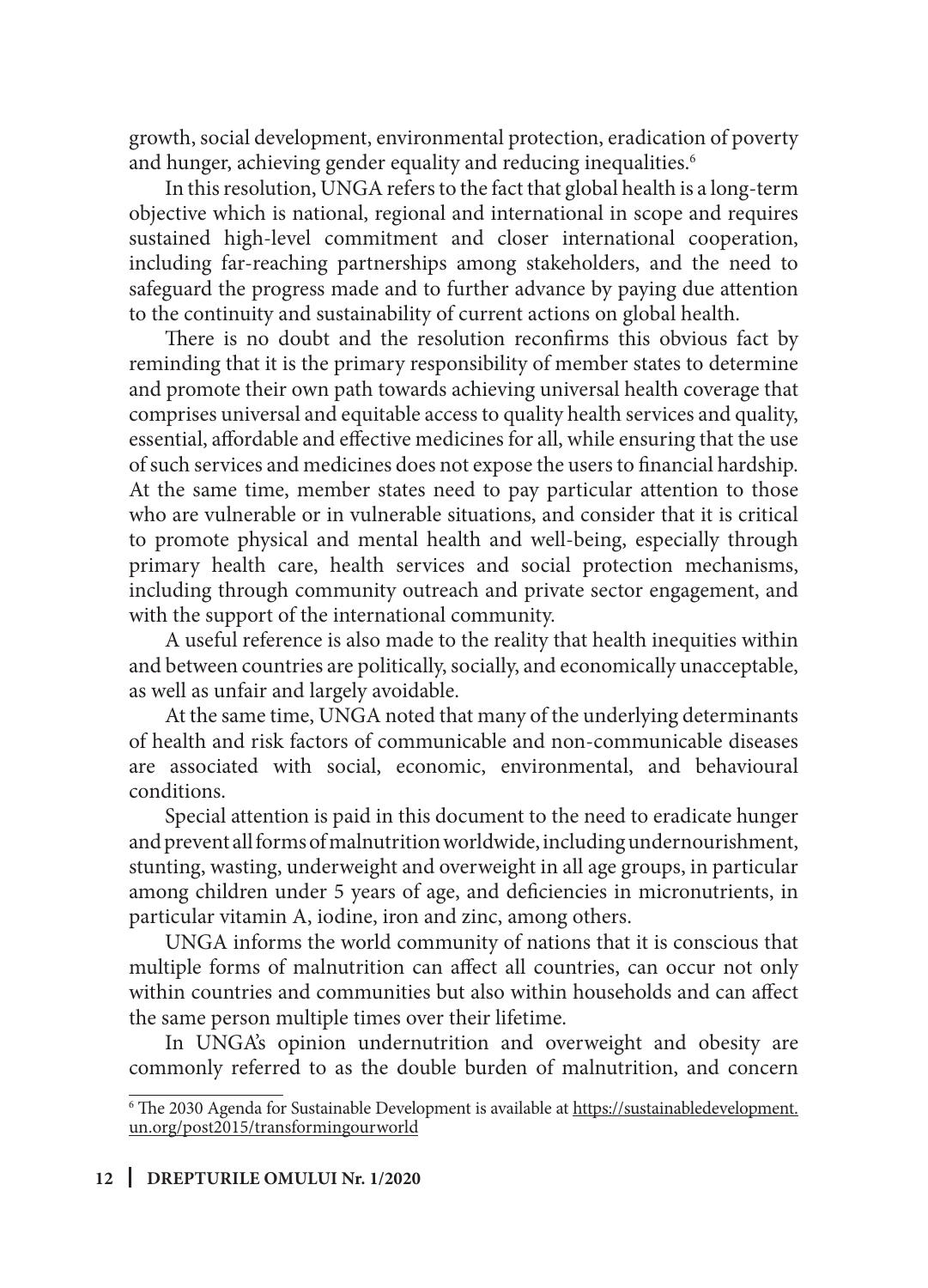was expressed about the burden of diet-related non-communicable diseases in all age groups and the rising trends of undernourishment and overweight and obesity, as well as the increase in anaemia among women and the still unacceptably high levels of stunting in children.

Special concern is expressed by UNGA about the increasing number of people facing crisis-level food insecurity or worse, up from almost 108 million in 2016 to 124 million in 2017 in countries affected by, inter alia, conflict and exacerbated by climate-related events, environmental factors, including natural disasters, and excessive food price volatility.

The same resolution does not fail to mention the essential contribution that older persons can continue to make to the functioning of societies and towards the implementation of the 2030 Agenda for Sustainable Development, and expressed concern that many health systems are not sufficiently prepared to respond to the need for promotive, preventive, curative, rehabilitative, palliative and specialized care.

Several preambular paragraphs of the resolution are dedicated to institutional aspects and with interesting references to the relationship between health and nutrition.

The first operative paragraph of the resolution contains a strong call addressed to member states to reinforce actions towards the improvement of nutrition, health conditions and living standards of populations around the globe as a key element of strategies for the eradication of malnutrition and poverty in all its forms and dimensions, as well as the promotion of sustainable development.

A very interesting provision of the resolution aims to encourage member states to develop health and nutrition by promoting environments, including through nutrition education in schools and other educational institutions, as appropriate, and to scale up community-based actions that support children and families, through the promotion of maternal health.

In strong diplomatic language, the UNGA calls upon member states, in partnership with other relevant stakeholders, including international and regional organizations and academia, to consider scaling up research and knowledge dissemination on the correlations between health, notably its economic and social determinants, and nutrition and food systems to generate evidence and guidance on effective nutrition programmes and policies.

A topical provision that deserves to be mentioned is about UNGA's encouragement for greater coherence and coordination among United Nations bodies, specialized agencies and entities on matters related to global health and foreign policy.

From the diplomatic point of view, it should be noted that UNGA treats the item under consideration in this article with special attention for its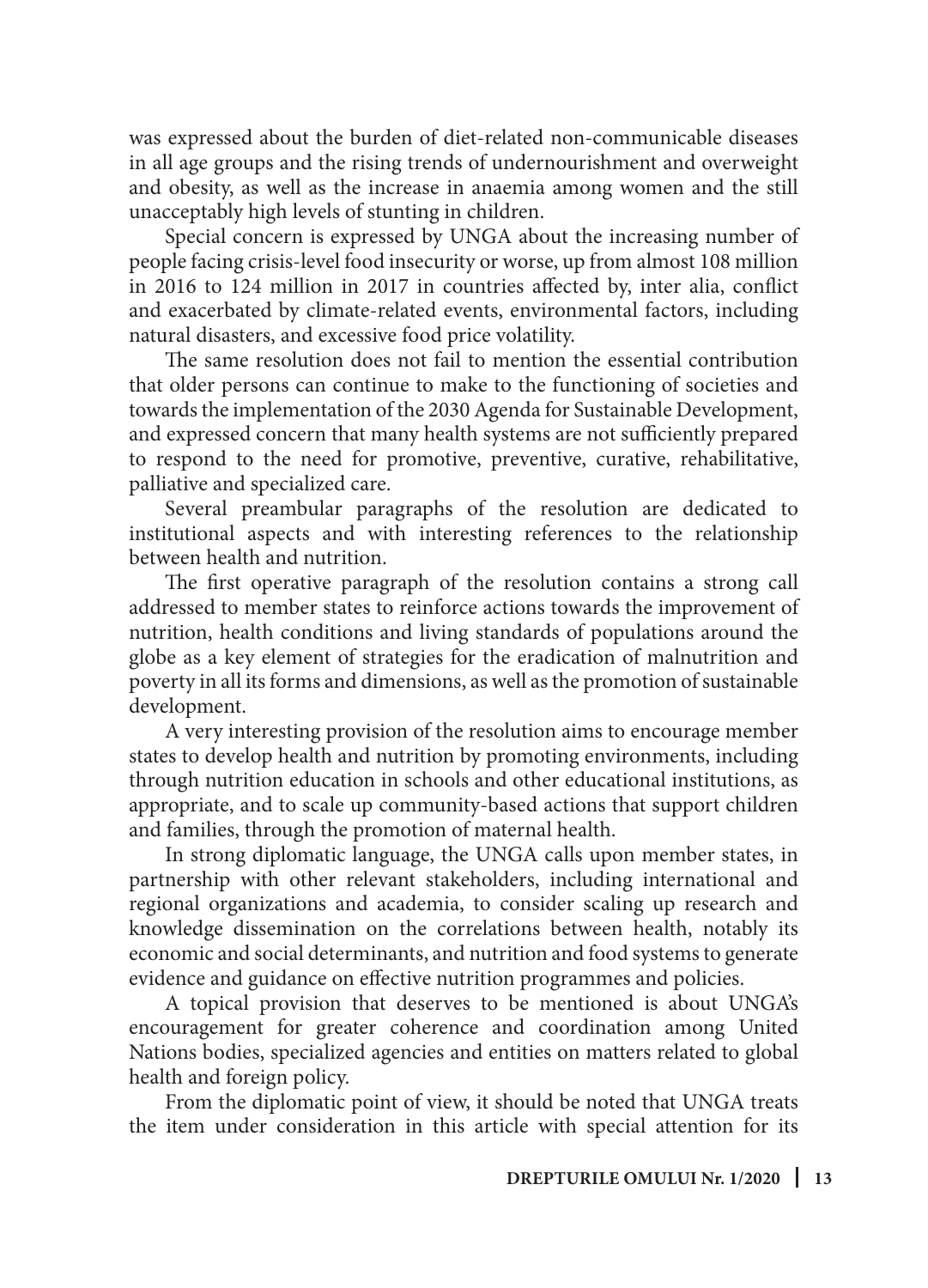continuity. Thus, UNGA looked forward to the high-level meeting of the General Assembly on universal health coverage, held in New York in September 2019, under the theme "Universal health coverage: moving together to build a healthier world".7

Finally, UNGA requests the UN Secretary-General, in close collaboration with the Director-General of the WHO, as well as other relevant international organizations, to report to the General Assembly at its 74<sup>th</sup> session, in 2019, under the item entitled "Global health and foreign policy", on improving international coordination and cooperation to address health needs and the challenges for the achievement of a healthier world through better nutrition.

We have summarized above, without entering into details, the content of the 2018 resolution dedicated to global health and foreign policy as a major issue of contemporaneity, able to attract adequate and constant diplomatic action.

The adoption of this resolution can be considered a real success of multilateral diplomacy in the general process of international cooperation in specific human fields.

However, this success can be measured only in the light of the actual implementation of recommendations addressed to the 193 UN member states. There is no special mechanism able to monitor the implementation of this resolution by various groups of states.

Nevertheless, the preparation of the high-level meeting of the General Assembly on universal health coverage which took place in September 2019 had the role, politically speaking, of encouraging member states to pay adequate attention to the implementation of recommendations addressed to them by the most representative forum in world politics, which is the UN General Assembly.

It should be noted that the resolution "Scope, modalities, format and organization of the high-level meeting on universal health coverage" was adopted without a vote.<sup>8</sup>

The document, which was adopted in September 2019 at the end of the high-level meeting dedicated to this item, should be treated very seriously and should be fully implemented at the national and local levels by all member states.

That could be considered a remarkable success of multilateral diplomacy in the service of global health.

<sup>7</sup> See the final document on universal health coverage at https://www.un.org/pga/73/ wp-content/uploads/sites/53/2019/07/FINAL-draft-UHC-Political-Declaration.pdf

<sup>8</sup> For the full text of this resolution, see the document indicated in note 4 supra.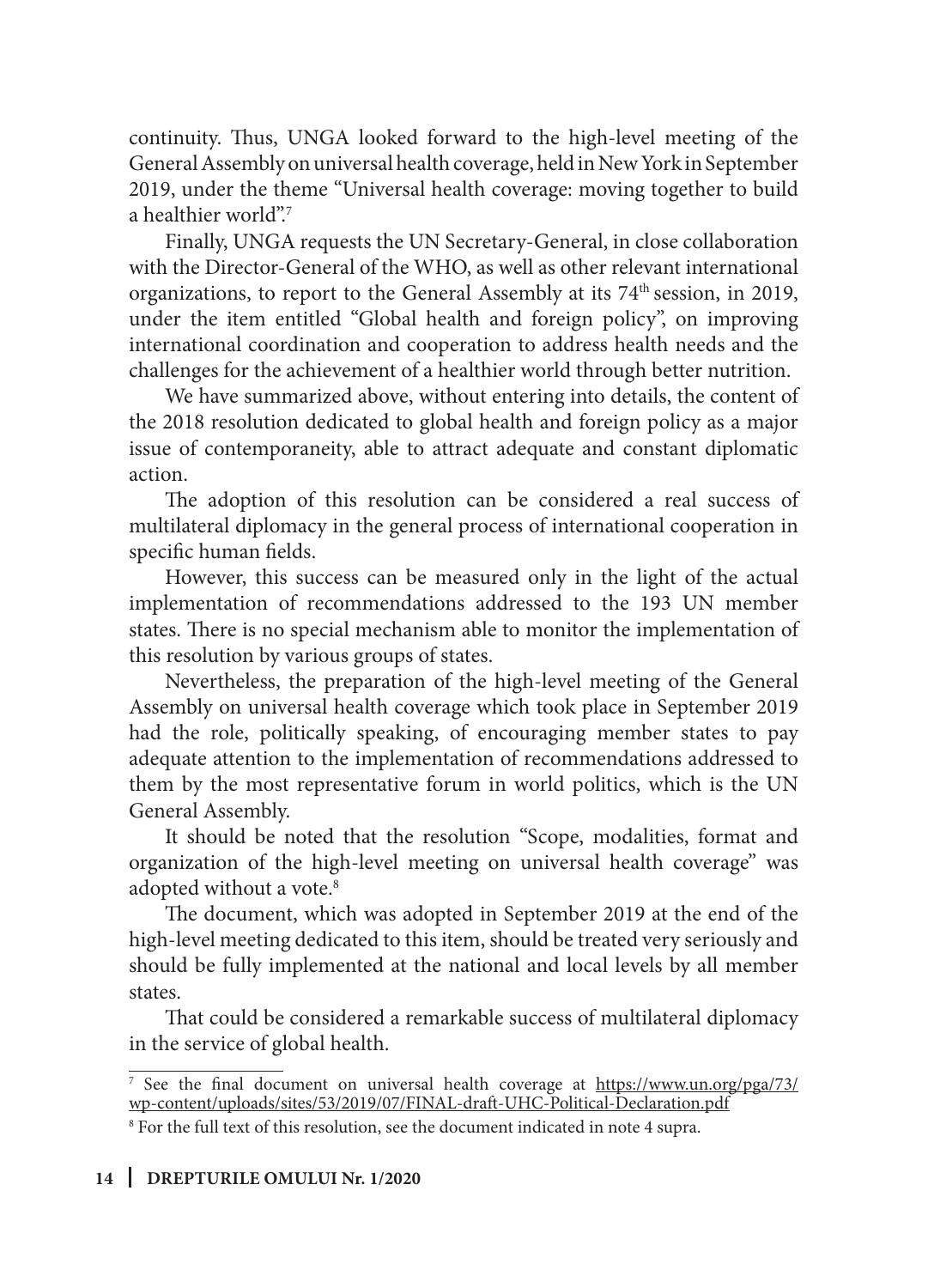#### **The new context**

In 2020, in the midst of a severe global health crisis to confront the entire human family in recent decades, the WHO and the United Nations (UN) are under an unprecedented political attack from many directions. Why such attacks, when there is a consensus that international organizations cannot be better than the countries composing them?<sup>9</sup>

Indeed, the novel coronavirus (officially named COVID-19) is in 2020 an obvious global danger, and there are strong reasons to ask to what extent the world community of nations is prepared to successfully cope with this pandemic. In a memorable sentence, Henry Kissinger summarized the situation as follows: "The reality is the world will never be the same after the coronavirus".10 It is obvious that COVID-19 spreads like wildfire around the globe, irrespective of political boundaries, economic status or military potential.

In a report dated 6 April 2020 the UN Secretary-General summarized the situation generated at the global level by COVID-19 in the following terms:

"In early 2020, and in just 12 weeks, the emergence of a novel coronavirus disease (COVID-19) has evolved from an initially confined outbreak to a pandemic, affecting over 199 countries and territories as at the end of March. The speed and scale of the spread, the severity of cases and the societal and economic disruption have already been dramatic, with even more serious consequences in countries with slender resources and weak health systems. COVID-19 is hitting societies at their core. It has plunged the world economy into a recession with enormous socio-economic implications, staggering unemployment and dire deprivation. The crisis risks reversing decades of progress in the fight against poverty and exacerbating already high levels of inequality within and between countries. A global coming together and a global solution for all are urgently needed. At the geopolitical level, the crisis is seen as a cry for leadership, solidarity, transparency, trust and cooperation".<sup>11</sup>

However, the situation as described above is not a new one from the perspective of global health, as 193 UN Member States attempted several

<sup>9</sup> For a recent balanced, diplomatic evaluation of the UN system, see Hamad bin Abdulaziz Al-Kawar, *It's Time to Reform the UN* at https://www.project-syndicate.org/commentary/ united-nations-covid19-response-shows-need-for-reform-by-hamad-bin-abdulaziz-alkawari-2020-05. The author of the article is a Minister of State of Qatar with the rank of Deputy Prime Minister, President of the Qatar National Library, and a former Qatari ambassador to the United Nations.

 $10$  This quotation is taken from the article "The Coronavirus Pandemic Will Forever Alter the World Order" by Henry A. Kissinger, *The Wall Street Journal*, April 3, 2020.

<sup>&</sup>lt;sup>11</sup> The full text of the report is available at https://www.undocs.org/fr/A/74/786.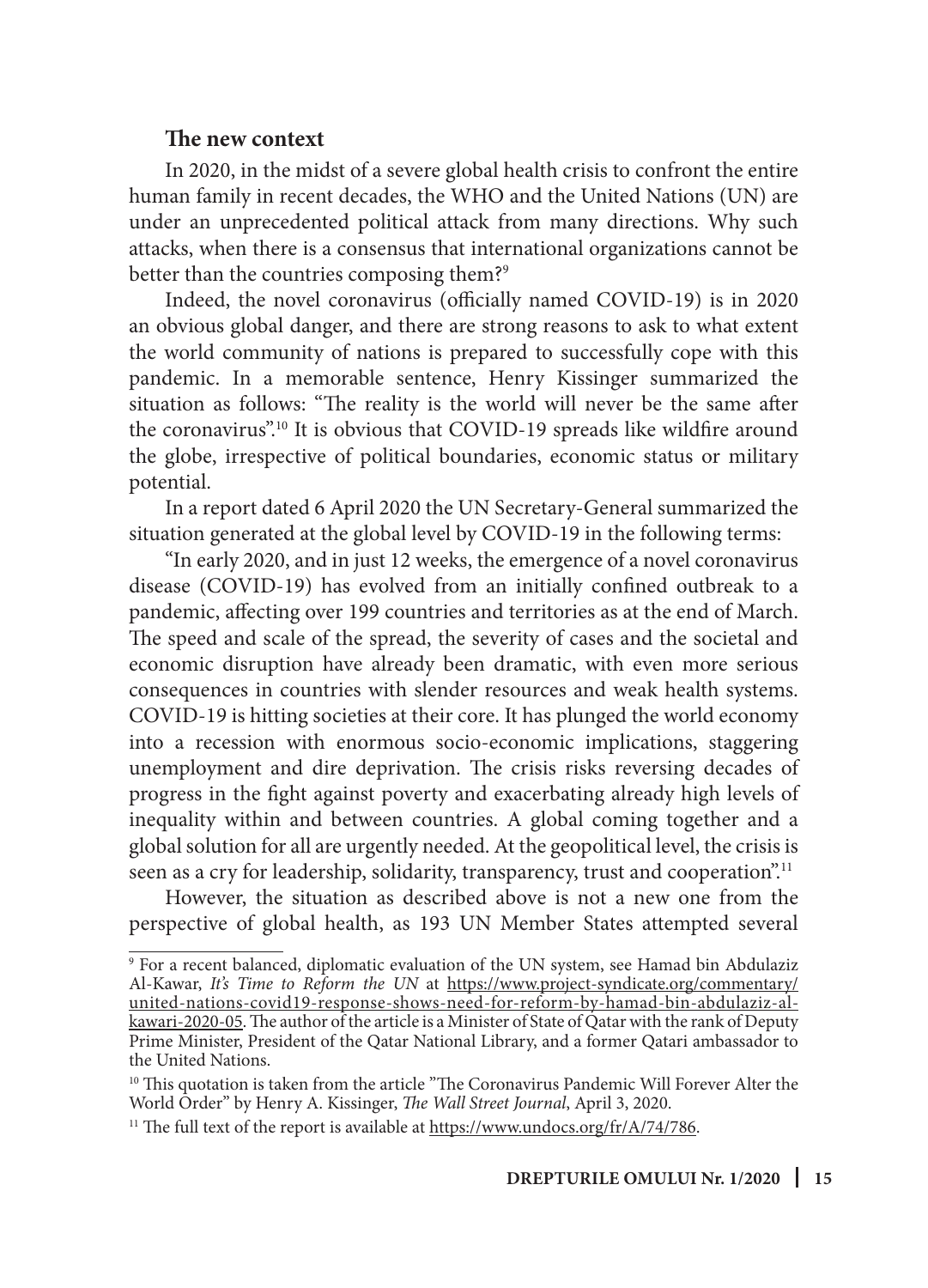times to deal with it advance, as explained during the first part of the present article and in the next pages. Facts are crystal-clear.

On 11 December 2019, in a comprehensive resolution (11 pages, 41 operative paragraphs) adopted by consensus and circulated worldwide on 28 January 2020 under the title "Global health and foreign policy: an inclusive approach to strengthening health systems" the UN offered persuasive warnings and recommendations which deserved universal attention.<sup>12</sup>

That resolution was prepared, negotiated and promoted with the active participation of the WHO (194 members) and is a positive result of the efforts of multilateral diplomacy practiced under the auspices of the UN system, WHO being a specialized agency in this global family.

Today, as estimated, at the highest political level, the world faces its gravest test since the founding of the UN in 1945.

At present, when mass-media informs us every day about the dangerous proliferation of COVID-19 on all continents, it is unexplainable and inexcusable to keep that document/resolution only in the files of persons directly involved in the negotiations, consultations, drafting and adoption process of the abovementioned diplomatic instrument.

The efficient implementation of this resolution must be on the priority list of all competent factors at the local, national, regional and global levels. The resolution specifically warns that many of the underlying determinants of health and risk factors of communicable diseases are associated with social, economic, environmental and behavioural conditions.

The coronavirus demonstrates in a persuasive manner the topicality of the strong reminder of the resolution under consideration about the real need for health systems to be strong, resilient, functional, well-governed, responsive, accountable, integrated, community-based, people-centred and capable of quality service delivery, supported by a competent health workforce, adequate health infrastructure, enabling legislative and regulatory frameworks, as well as sufficient and sustainable funding.

The ordinary readers of the resolution might be tempted to think that its recommendations belong to the area of wishful thinking. They would be right in their pessimism if this resolution is not put into effect by the decisionmaking bodies at the national level. The UN General Assembly acknowledged that owing to antimicrobial resistance, many achievements of the twentieth century are being gravely challenged, in particular, the reduction in illness and death from infectious diseases.

Hoping that an anti-COVID-19 vaccine will be soon available, it is vital to fully implement the UN recommendation according to which all states and

<sup>&</sup>lt;sup>12</sup> The resolution is available in the document indicated in note 4 supra.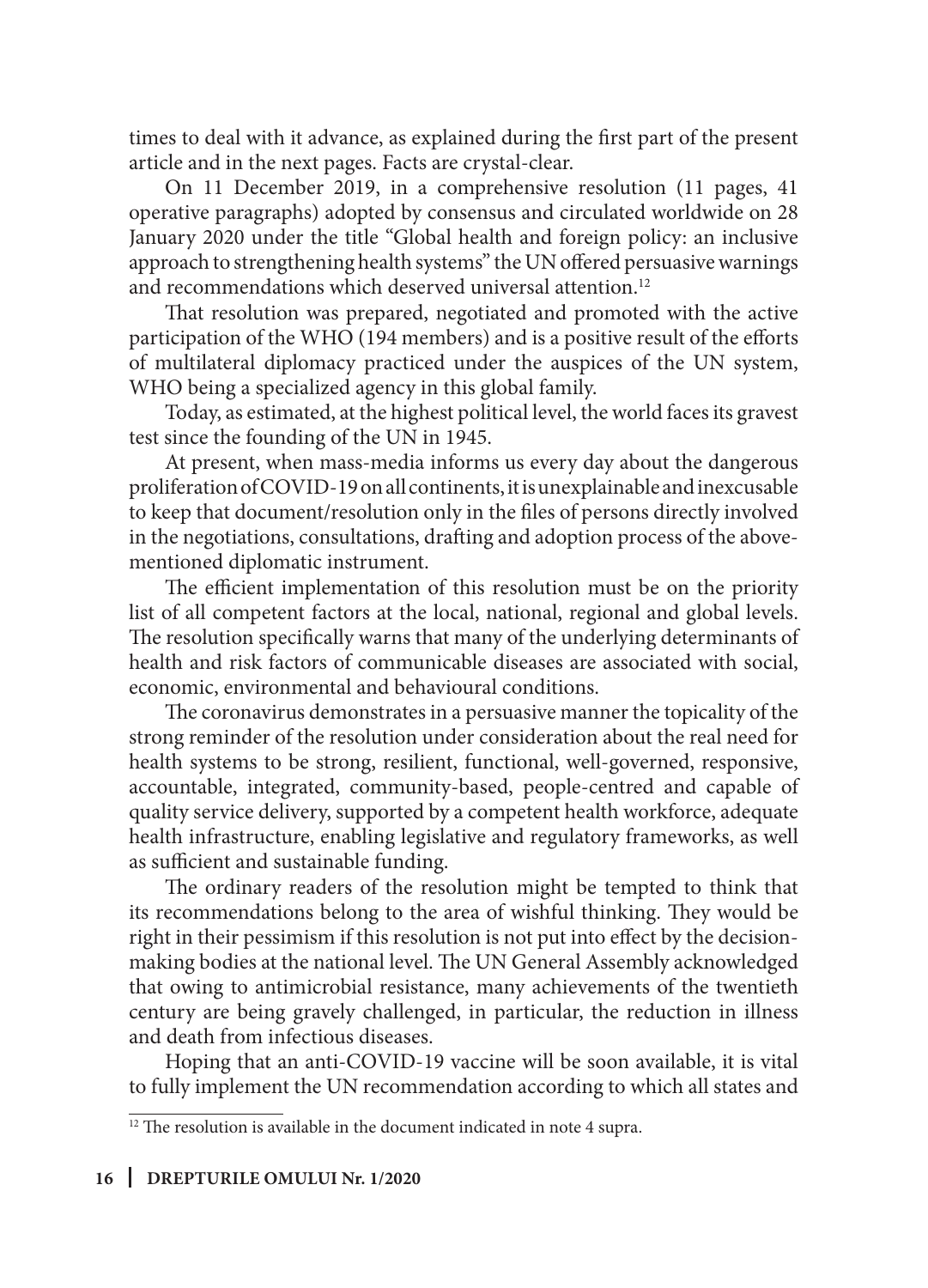relevant organizations are expected to reinforce immunization and vaccination as one of the most important ways to reduce the number of deaths caused by preventable diseases, and also to reinforce in their societies the safety and efficacy of vaccines, aiming at eliminating vaccine-preventable diseases. All states should strengthen public health surveillance and data systems, improve routine immunization and vaccination capacities, including by providing evidence-based information on countering vaccine hesitancy, and expand vaccine coverage to prevent outbreaks, as well as the spread and re-emergence of communicable and non-communicable diseases, including for vaccinepreventable diseases already eliminated.

Under the current emergencies provoked by COVID-19, special attention should be paid to the recommendation that states should enhance cooperation at the national, regional and global levels to address antimicrobial resistance, using an integrated and systems-based one health approach, including through health system strengthening, capacity-building, including for research and regulatory capacity, and technical support and ensure equitable access to affordable, safe, effective and quality existing and new antimicrobial medicines, vaccines and diagnostics, as well as effective stewardship, as antimicrobial resistance poses a challenge to achieving universal health coverage.

### **A promise**

It should be reminded that in a lucid assessment of the situation, the WHO came to the conclusion that it is still possible to interrupt coronavirus spread, provided that countries put in place strong measures to detect disease early, isolate and treat cases, trace contacts, and promote social distancing measures commensurate with the risk.

At the same time, the WHO formulated an imperative prerequisite for the success of robust collective efforts. Yet, the global community should continue to demonstrate solidarity and cooperation, in supporting each other on the identification of the source of this new virus, its full potential for humanto-human transmission, preparedness for potential importation of cases, and research for developing necessary treatment.

It is not the purpose of these pages to present in detail all the relevant provisions of the resolution "Global health and foreign policy: an inclusive approach to strengthening health systems" which should be on the mandatory reading list of all decision-makers in nearly 200 states and territories.

But it is also appropriate to remind that as early as 19 February 2000 the United Nations Conference on Trade and Development (UNCTAD) adopted by consensus a document entitled "Bangkok Declaration: Global Dialogue and Dynamic Engagement" which contains relevant provisions fully applicable during coronavirus times.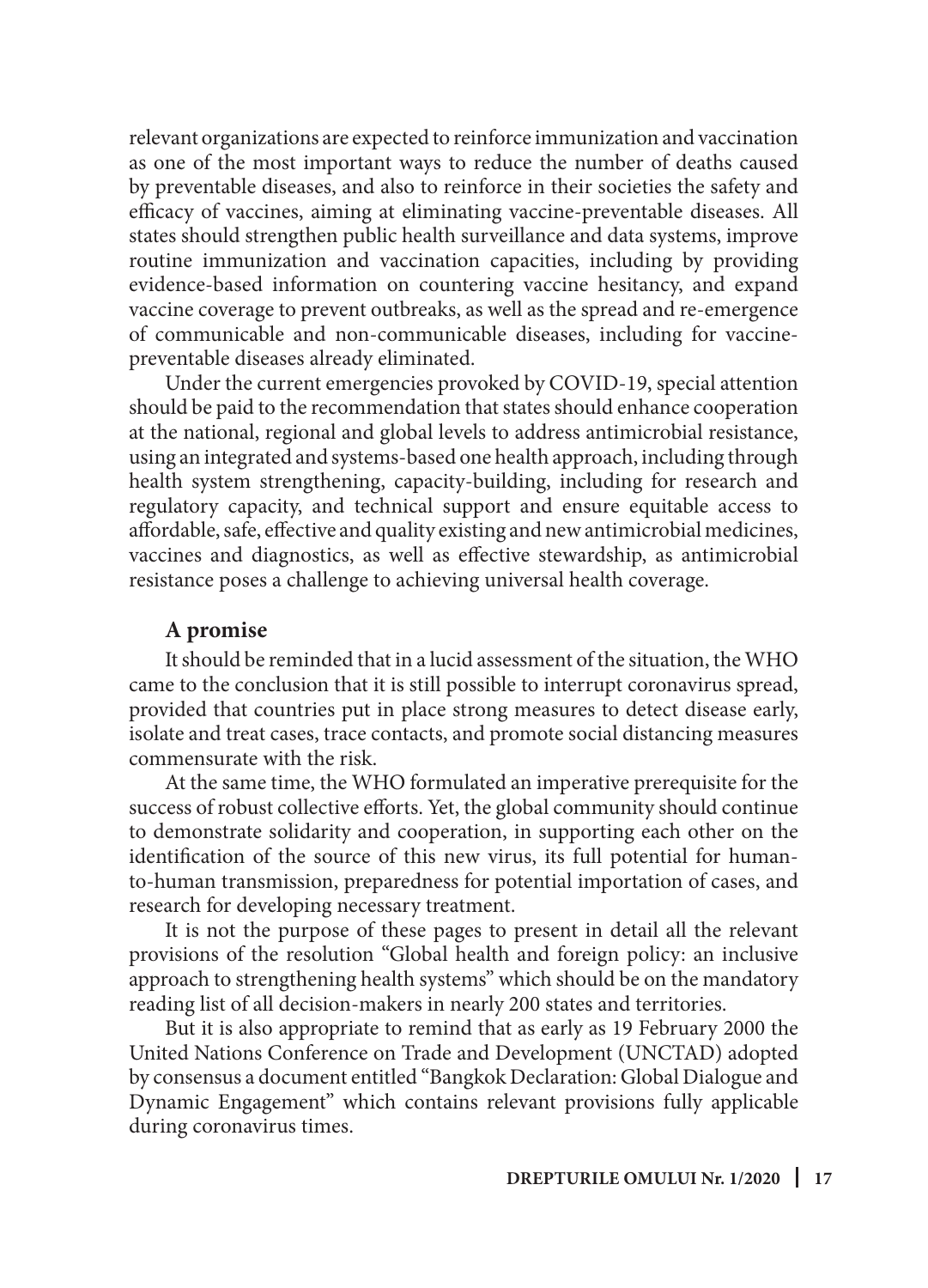According to this Declaration, "Solidarity and a strong sense of moral responsibility must be the guiding light of national and international policy. They are not only ethical imperatives, but also prerequisites for a prosperous, peaceful and secure world based on true partnership".

In the light of this requirement, in 2020, multilateral diplomacy must be aware that more inclusive, transparent and participatory institutional arrangements are necessary to fight COVID-19 at the global level.

What is really urgent is to put into practice the recommendations contained in the report of the UN Secretary-General António Guterres, – a document insufficiently publicized by mass-media, – entitled "Shared responsibility and global solidarity in response to the impacts of COVID-19"13. In the final part of this report, the UN Secretary-General stated: "What the world needs now is solidarity. With solidarity we can defeat the virus and build a better world". The same idea was strongly reiterated before the UN Security Council on April 9, in an informal meeting. António Guterres re-emphasised the idea that to prevail against COVID-19, we will need to work together. That means heightened solidarity.<sup>14</sup> At the end of this meeting, the Security Council issued a press statement expressing support for the Secretary-General's efforts concerning the potential impact of the pandemic to conflict-affected countries, and the need for unity and solidarity with all those affected.15

From this new perspective, it appears that multilateral diplomacy in international organizations can be successful if and when it is animated by global solidarity.

In the Extraordinary G20 Leaders' Summit Statement on COVID-19, it is clearly reaffirmed that "Global action, solidarity and international cooperation are more than ever necessary to address this pandemic". Why? G20 answered: "The unprecedented COVID-19 pandemic is a powerful reminder of our interconnectedness and vulnerabilities. The virus respects no borders".<sup>16</sup>

These cogent ideas have been further developed under the pressure of tragic events worldwide by the UN General Assembly in resolution A/

<sup>&</sup>lt;sup>13</sup> The report was published as a brochure and is available in extenso at https://unsdg.un.org/ resources/shared-responsibility-global-solidarity-responding-socio-economic-impactscovid-19

<sup>14</sup> The UN Secretary-General's Statement is available at https://www.un.org/press/en/content/ secretary-general

<sup>&</sup>lt;sup>15</sup> The press statement of the Security Council is available at https://un.mfa.ee/news/

<sup>&</sup>lt;sup>16</sup>The G20 Joint Statement on COVID-20 is available at https://g20.org/en/media/Documents/ G20\_Extraordinary%20G20%20Leaders%E2%80%99%20Summit\_Statement\_EN%20(3). pdf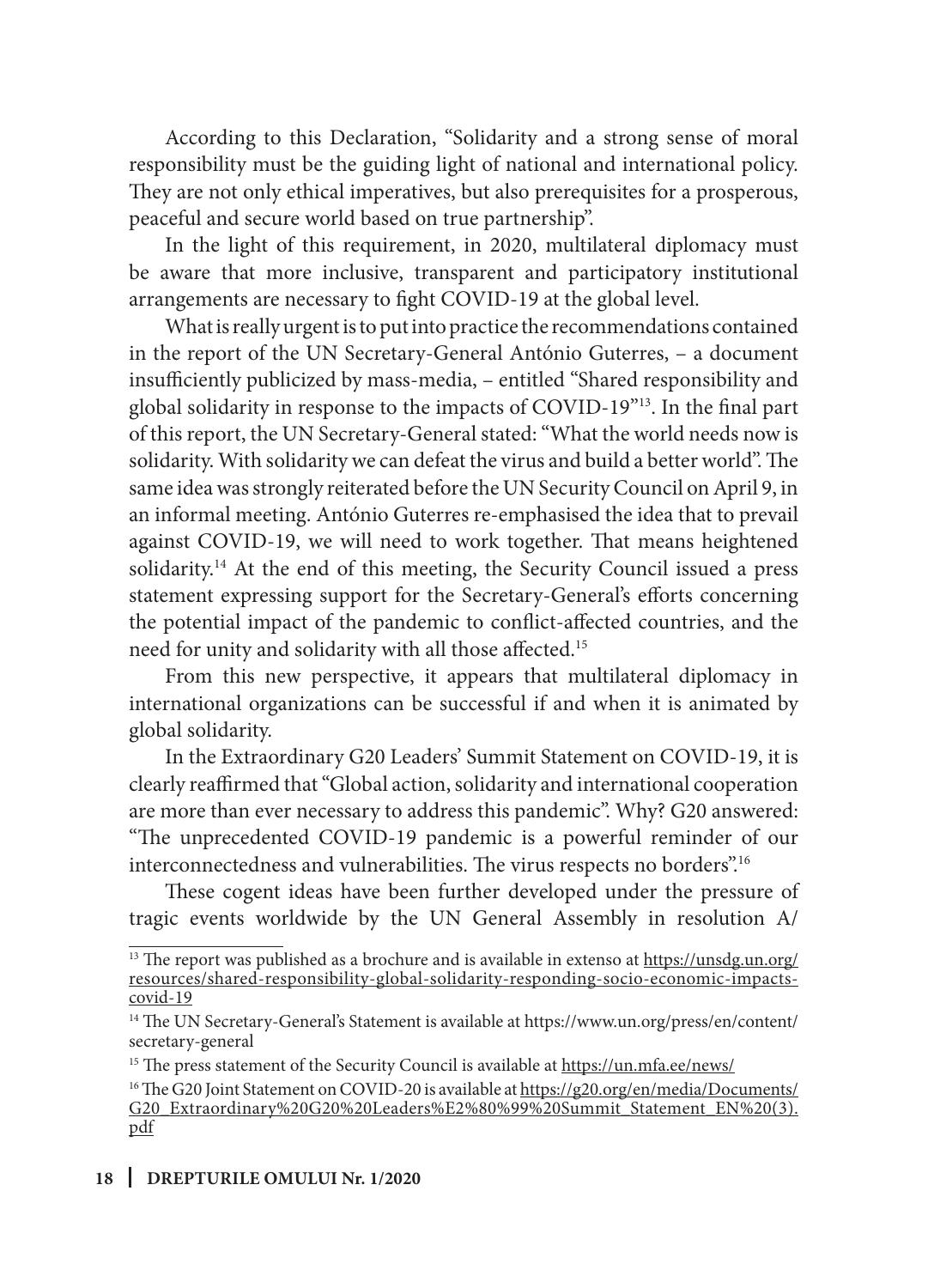RES/74/270 of 3 April 2020 entitled *Global solidarity to fight the coronavirus disease 2019 (COVID-19).*<sup>17</sup>

The text of the resolution was initiated and negotiated on the initiative of a great group of developing countries. Many other countries, including Romania, from all geographical areas, joined as co-sponsors the initial draft resolution which was approved by silence procedure.

The resolution has a relatively short preamble which constitutes a summarized view of the sponsors about the threat to human health, safety and well-being caused by the coronavirus disease (COVID-19) pandemic, which continues to spread globally.

193 UN Members recognized in the preambular part of this diplomatic document by the voice of UNGA the unprecedented effects of the pandemic, including the severe disruption to societies and economies, as well as to global travel and commerce, and the devastating impact on the livelihood of people.

The UNGA also recognized the central role of the UN system in catalysing and coordinating the global response to control and contain the spread of COVID-19 and acknowledged in this regard the crucial role played by the WHO.

At the same time, in the operative part of the resolution, the UNGA recognized that the COVID-19 pandemic requires a global response based on unity, solidarity and renewed multilateral cooperation, and reaffirmed its commitment to international cooperation and multilateralism and its strong support for the central role of the United Nations system in the global response to this pandemic.

An important idea was expressed in the second paragraph of the operative part of the resolution in which the UNGA emphasized the need for full respect for human rights, and stressed that there is no place for any form of discrimination, racism and xenophobia in the response to the pandemic.

In a distinct paragraph, the UNGA expressed its profound condolences to and solidarity with the families and societies whose people have lost their lives to the disease, those who are battling for their survival and those whose lives and livelihoods have been affected by the crisis.

An interesting idea, relevant also for Romania, is advanced in a special paragraph in which the UNGA expressed its gratitude and support to all frontline health-care workers, medical professionals, scientists and researchers, as well as other essential workers around the world who are working under difficult and challenging circumstances to deal with COVID-19.

To the question of what must be done in the future, the UNGA had a clear answer. It called for intensified international cooperation to contain,

<sup>&</sup>lt;sup>17</sup> Resolution A/RES/74/27O is available in the document indicated in note 4 supra.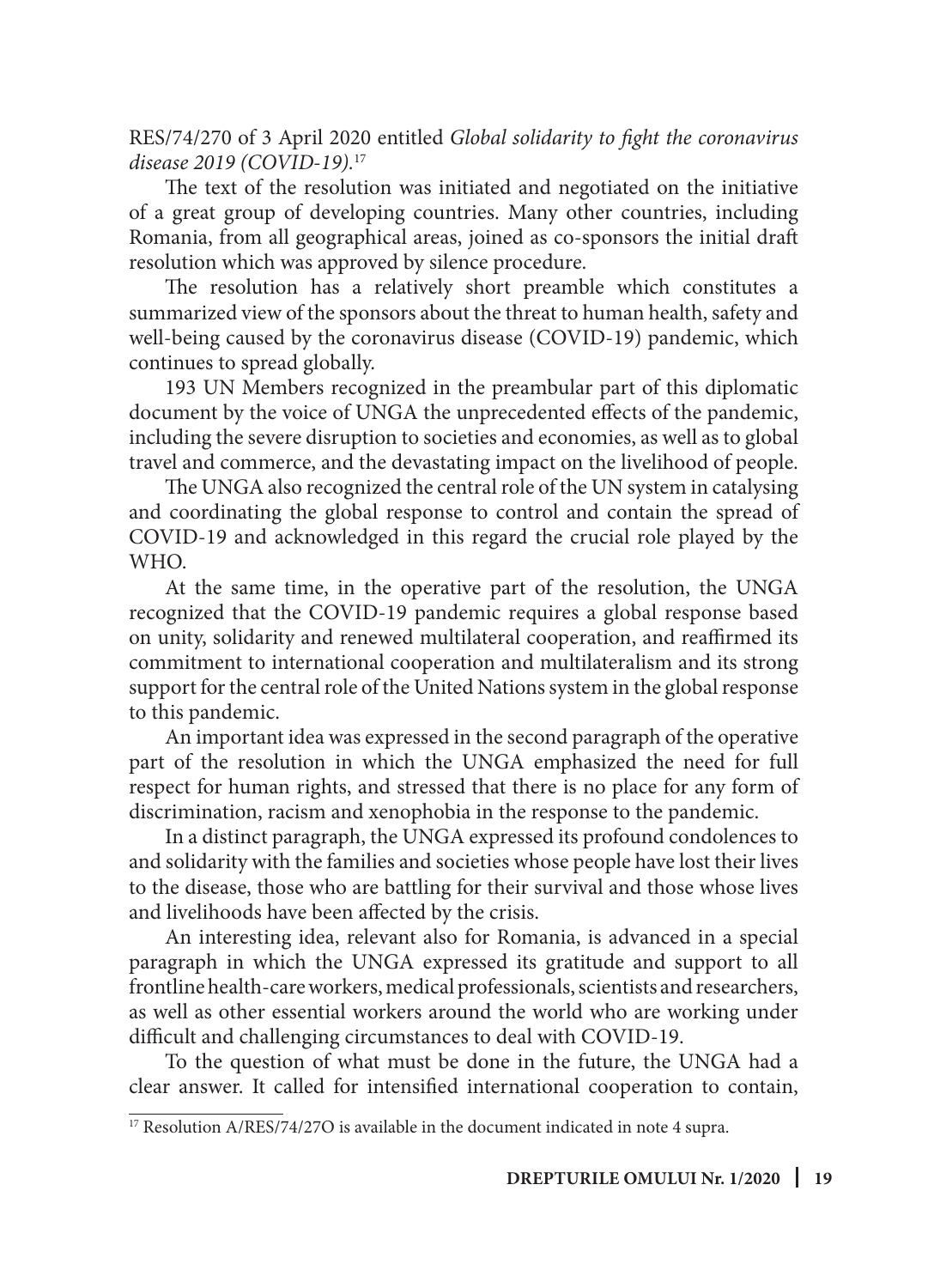mitigate and defeat the pandemic, including by exchanging information, scientific knowledge and best practices and by applying the relevant guidelines recommended by the WHO.

In the same context, the UNGA renewed its commitment to help people and societies in special situations, in particular the weakest and most vulnerable, and recognized that many governments had offered their assistance and support to others in a spirit of solidarity and mutual support.

More specifically, the UNGA reaffirmed its full commitment to the decade of action and delivery for sustainable development, and, in this regard, it underlined the need for the United Nations system to work as one to support all governments.

It is important to remind that, in the final part of the resolution, the UNGA expressed optimism that the unprecedented crisis caused by the COVID-19 pandemic can be mitigated and successfully reversed through leadership and sustained global cooperation and solidarity.

The last paragraph of the resolution contains an appeal addressed to the UN system, under the leadership of the Secretary-General, to work with all relevant actors in order to mobilize a coordinated global response to the COVID-19 and its adverse social, economic and financial impact on all societies.

A more specific answer to the question about concrete modalities of fighting COVID-19 was given by another UNGA adopted on 20 April 2020.

Under the symbol 74/274 and the title *International cooperation to ensure global access to medicines, vaccines and medical equipment* the UNGA opens this document by a Preamble containing references to resolutions 74/270 of 2 April 2020 and 74/2 of 10 October 2019.18

The Preamble continues by noting with concern the threat to human health, safety and well-being caused by the coronavirus disease 2019 (COVID-19) pandemic, which has spread all around the globe, as well as the unprecedented and multifaceted effects of the pandemic, including the severe disruption to societies, economies, global trade and travel and the devastating impact on the livelihoods of people.

In the same context, the UNGA recognizes the competence, generosity and personal sacrifice of health-care professionals and services in the exercise of their duties to contain the spread of the pandemic.

The UNGA also reaffirms the right of every human being, without distinction of any kind, to the enjoyment of the highest attainable standard of physical and mental health, and notes that the poor and the most vulnerable

<sup>&</sup>lt;sup>18</sup> The resolution under consideration was adopted by silence procedure and is available in the final form in the document indicated in note 4 supra.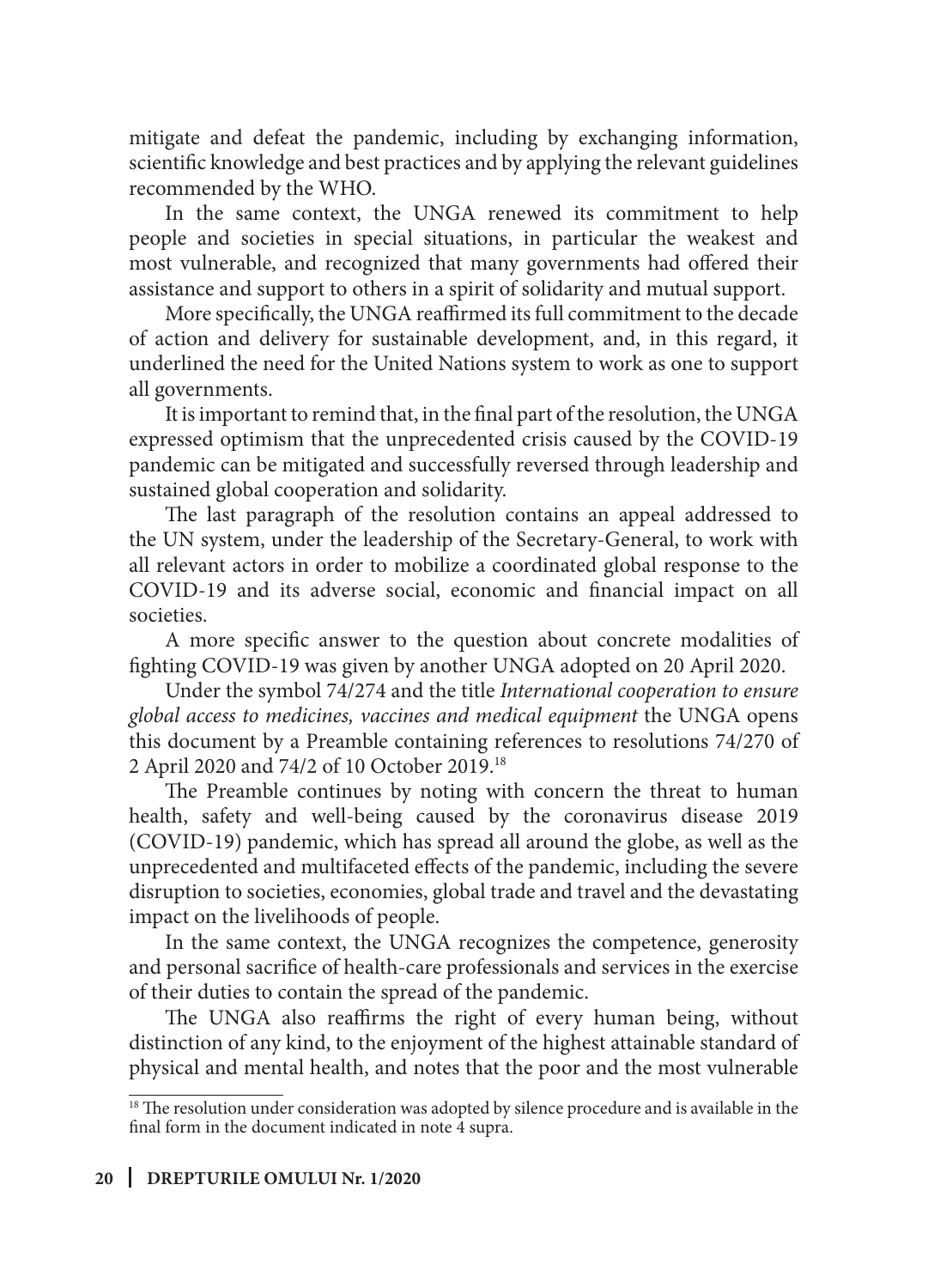people are the most affected and that the impact of the pandemic will have repercussions on development gains, hampering progress in the achievement of the Sustainable Development Goals.

Underscoring that equitable access to health products is a global priority and that the availability, accessibility, acceptability and affordability of health products of assured quality are fundamental to tackling the pandemic, the UNGA recognizes the importance of international cooperation and effective multilateralism in helping to ensure that all States have in place effective national protective measures, access to and flow of vital medical supplies, medicines and vaccines, in order to minimize the negative effects in all affected States and to avoid relapses of the pandemic.

A fundamental idea expressed in the Preamble is the clear recognition of the fact that the COVID-19 global pandemic requires a global response based on *unity, solidarity and multilateral cooperation* (emphasis added).

There are five operative paragraphs in the resolution under consideration. We will summarize the whole document using strictly its original terminology, as we have also done for all documents mentioned in the present article.

The first paragraph reaffirms the fundamental role of the United Nations system in coordinating the global response to control and contain the spread of the coronavirus disease (COVID-19) and in supporting Member States, and in this regard, UNGA acknowledges in clear language the crucial leading role played by the World Health Organization.

In paragraph 2, the UNGA requests the Secretary-General, in close collaboration with the World Health Organization and other relevant agencies of the United Nations system, including the international financial institutions, to identify and recommend options, including approaches to rapidly scaling manufacturing and strengthening supply chains that promote and ensure fair, transparent, equitable, efficient and timely access to and distribution of preventive tools, laboratory testing, reagents and supporting materials, essential medical supplies, new diagnostics, drugs and future COVID-19 vaccines, with a view to making them available to all those in need, in particular in developing countries.

By paragraph 3, the UNGA encourages Member States to work in partnership with all relevant stakeholders to increase research and development funding for vaccines and medicines, leverage digital technologies, and strengthen scientific international cooperation necessary to combat COVID-19 and to bolster coordination, including with the private sector, towards rapid development, manufacturing and distribution of diagnostics, antiviral medicines, personal protective equipment and vaccines, adhering to the objectives of efficacy, safety, equity, accessibility, and affordability.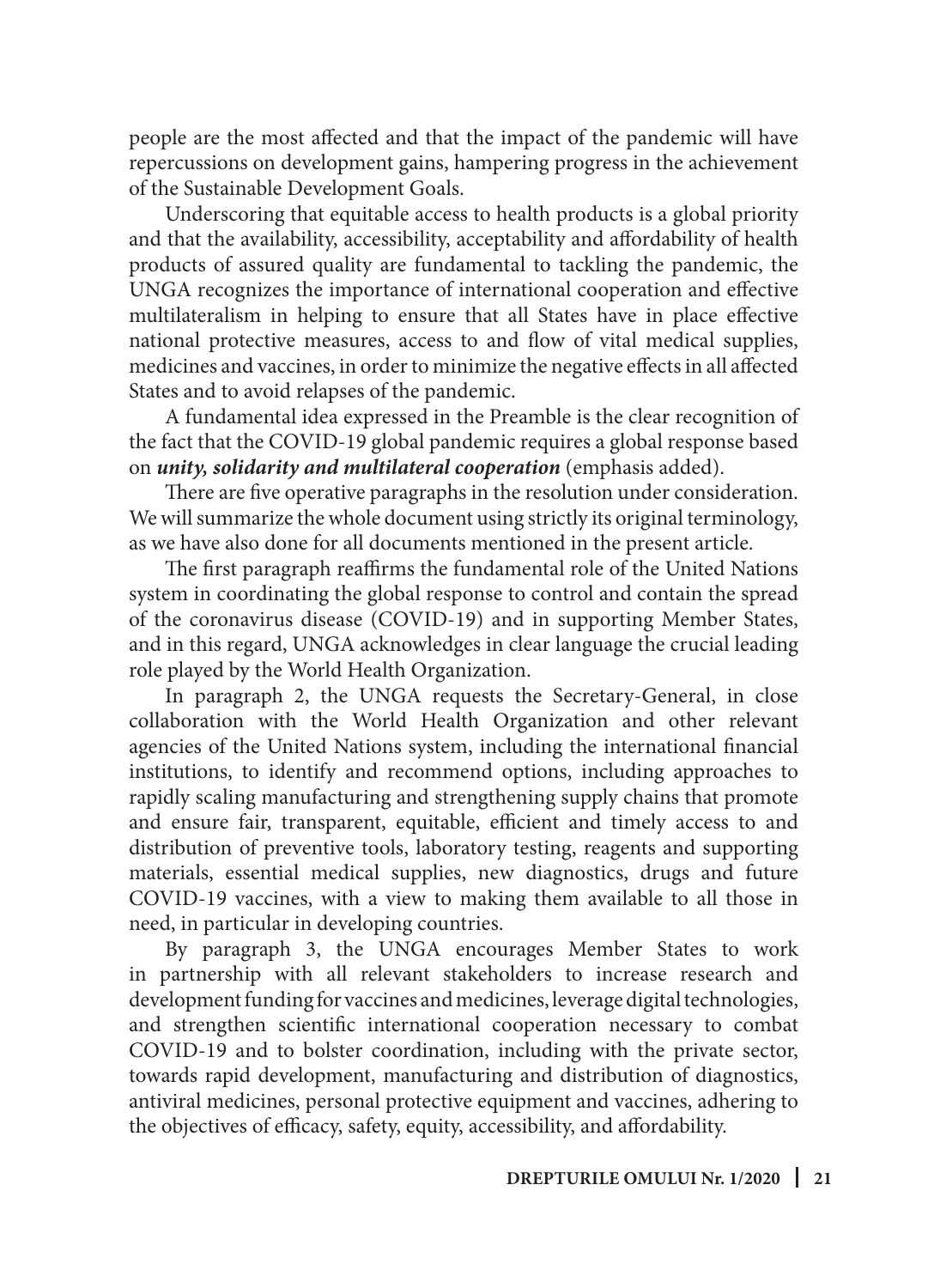In paragraph 4, the UNGA calls upon Member States and other relevant stakeholders to immediately take steps to prevent, within their respective legal frameworks, speculation and undue stockpiling that may hinder access to safe, effective and affordable essential medicines, vaccines, personal protective equipment and medical equipment, as may be required to effectively address COVID-19.

Finally, in paragraph 5, the UNGA requests the Secretary-General, in close collaboration with the World Health Organization, to take the necessary steps to effectively coordinate and follow up on the efforts of the United Nations system to promote and ensure global access to medicines, vaccines and medical equipment needed to face COVID-19, and, in this regard, to consider establishing, within existing resources, an inter-agency task force, and to brief the General Assembly on such efforts, as appropriate.

### **Borderless solidarity**

While welcoming this diplomatic document, it should be reminded that for its genuine implementation diplomacy is obliged to work under highly stressful conditions. For doing that, it has to be fully involved in catalysing changes at the deepest level of beliefs, assumptions, and values, as well as behaviours of nations.

From a strictly diplomatic perspective, it is appropriate to quote a strong positive reaction contained in the document entitled *COVID-19 – Joint Declaration of the Alliance for Multilateralism* (16 Apr. 2020*),* in which it is stated: "We welcome the unanimous adoption of UNGA resolution 74/270 on Global solidarity to fight the coronavirus disease 2019 (COVID-19) at the initiative of Ghana, Indonesia, Liechtenstein, Norway, Singapore and Switzerland".<sup>19</sup>

Religious leaders may have a significant role to play in the implementation of the UNGA's resolutions on COVID-19. In his remarks at the highlevel video conference on "The Role of Religious Leaders in Addressing the Multiple Challenges of COVID-19", in New York, the UN Secretary-General António Guterres said:

"We are all vulnerable – and that shared vulnerability reveals our common humanity. It lays bare our responsibility to promote solidarity as the foundation of our response – a solidarity based on the human rights and human dignity of

<sup>&</sup>lt;sup>19</sup> The full text of the Joint Declaration is available at https://www.diplomatie.gouv.fr/en/ french-foreign-policy/united-nations/alliance-for-multilateralism-63158/article/covid-19 joint-declaration-of-the-alliance-for-multilateralism-16-apr-2020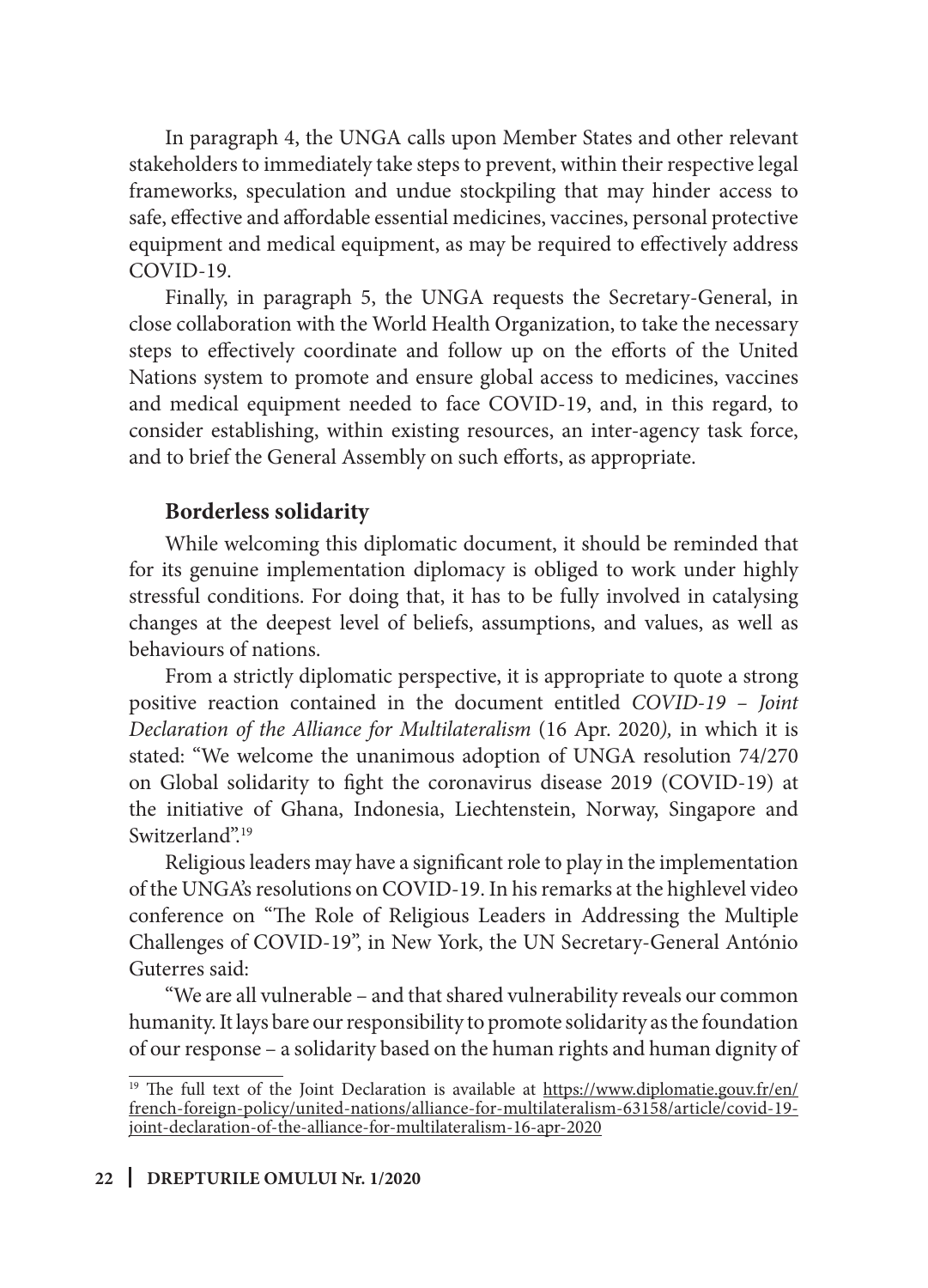all. And it highlights the crucial role of religious leaders in your communities and beyond".20

In the same spirit, the UN Deputy Secretary-General Amina Mohammed, in her remarks, at the Economic and Social Council informal briefing "Joining Forces: Effective Policy Solutions for COVID-19 Response", in New York said:

"COVID-19 knows no borders, and our response must show borderless solidarity. The Secretary-General established the COVID-19 Response and Recovery Fund in early April to help catalyse joint action by United Nations country teams to support the most vulnerable countries and communities".<sup>21</sup>

It is obvious that COVID-19 has already illustrated the fact that even a single tragic event could easily change the face of life on this planet as we know it. Therefore, diplomats have to be prepared to move in several directions at once, both responding to whatever opportunities present themselves for positive and effective work for global health, and also by being pro-active in turning existing challenges into real opportunities.

What multilateral diplomacy practiced under the auspices of the UN and WHO can offer is to give people a perspective of what is possible, help them do what they can do to fight an invisible enemy, to do it faster and better, and consolidate their capacity to use appropriate tools and skills. In short, multilateral diplomacy should be able to motivate, catalyse, inspire, instruct, facilitate, encourage, support, assist and demonstrate.

In this regard, a persuasive test on solidarity as practiced through the instrumentality of multilateral diplomacy will be visible in September this year, when the most significant world organization will start the  $75<sup>th</sup>$  session of the UN General Assembly during which 193 Member States will consider a report prepared by the UN Secretary-General, in close collaboration with the Director-General of the WHO, in which they have to address, *inter alia*, the challenges and opportunities of inclusive approaches to strengthening health systems in the context of universal health coverage.

This report and its consideration cannot be anymore a routine exercise. "Business as usual" approach while discussing global health issues must be history. Multilateral diplomacy must find specific answers to the fundamental question about how to identify ways and means to give tangibility to the ideal of global solidarity, as expressed in the resolutions summarized above, in a world characterized by unprecedented vulnerabilities, perplexities and discontinuities. Bilateral diplomacy is already deeply affected (at the time of writing, many embassies are closed to the public), while multilateral

<sup>&</sup>lt;sup>20</sup> See https://www.un.org/sg/en/content/sg/speeches/2020-05-12/remarks-role-of-religiousleaders-addressing-multiple-challenges-of-covid-19

<sup>&</sup>lt;sup>21</sup> See https://www.un.org/sg/en/content/dsg/statement/2020-05-11/deputy-secretary-generalsremarks-the-ecosoc-informal-briefing-covid-19-response-prepared-for-delivery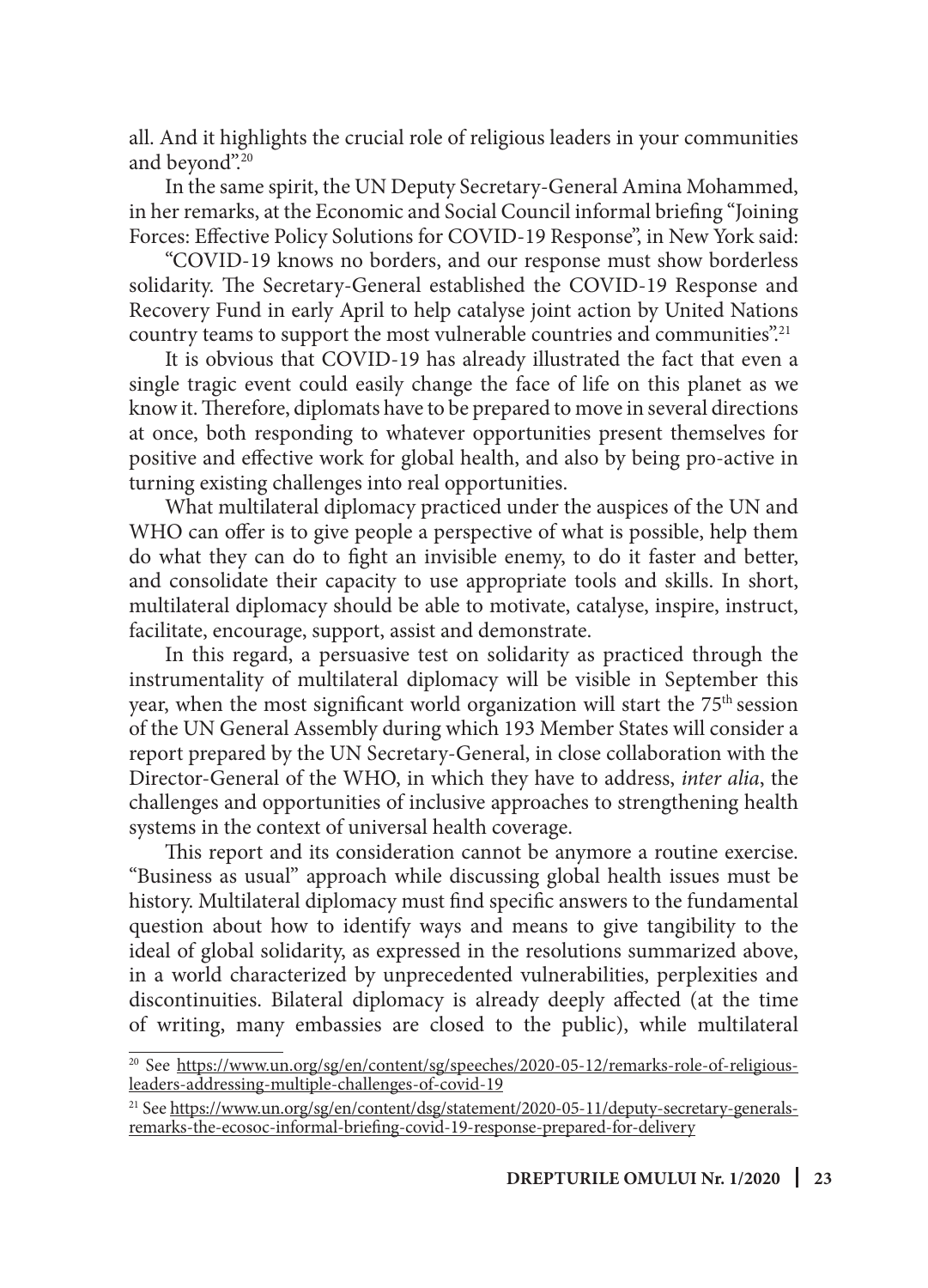diplomacy is under terrible stress, functioning online, with all imaginable and non-imaginable difficulties.

This will be a formidable test in the diplomatic process which may succeed if, at last, the world community of nations demonstrates its political capacity to overcome temporary disagreements and contradictions and work together in harmony for the benefit of humanity. This success is essential for future general trust, as, to quote again Henry Kissinger, "Sustaining the public trust is crucial to social solidarity, to the relation of societies with each other, and to international peace and stability".22

Trust is not a spontaneous phenomenon, and an imperative prerequisite for its authentic birth is a genuine good faith understanding between the five permanent members of the UN Security Council to fight together, in a spirit of solidarity, the COVID-19, as a common enemy threatening human life at the planetary level.

A moderate optimism can be expressed on this promising ideal. Why this optimism can be only a moderate one?

In a letter to the Editor published in the Bangkok Post, dated 4 May 2020, JeanVictor Pierre Krier, a reader of this Thai daily, in his letter entitled *On road to nowhere,* asserts that "we all share universal values, such as democracy, tolerance, solidarity and respect for human dignity". However, he added: "... it is still depressing that despite the worldwide chaos in the fight to win the war against the coronavirus pandemic, we are still going nowhere". And he concludes his comments by asking: "…have you ever heard of Mother Nature's 'eternal and unchangeable' law of eternity, that only the strongest and fittest on planet Earth will survive?" Knowing that the answer to this legitimate question is ambiguous, no final conclusions can be formulated about immediate future.

#### **Preliminary conclusions**

From a purely diplomatic perspective, it can be asserted that in the world of diplomacy, gone are the days of handshakes, bilateral meetings, or international summits attracting a horde of world leaders and diplomats to discuss issues of the day.

World leaders will be more frequently requested to hold over their foreign policy goals and prioritize global responses to the COVID-19.

Traditional diplomacy will cross a transformational process, quite often superseded by virtual video conferences devoid of close personal contact that has been deemed indispensable in carrying out international affairs.<sup>23</sup>

<sup>22</sup> See note 10 supra.

<sup>&</sup>lt;sup>23</sup> On UNGA's video conferences, see the press release available at https://www.un.org/press/ en/2020/ga12244.doc.htm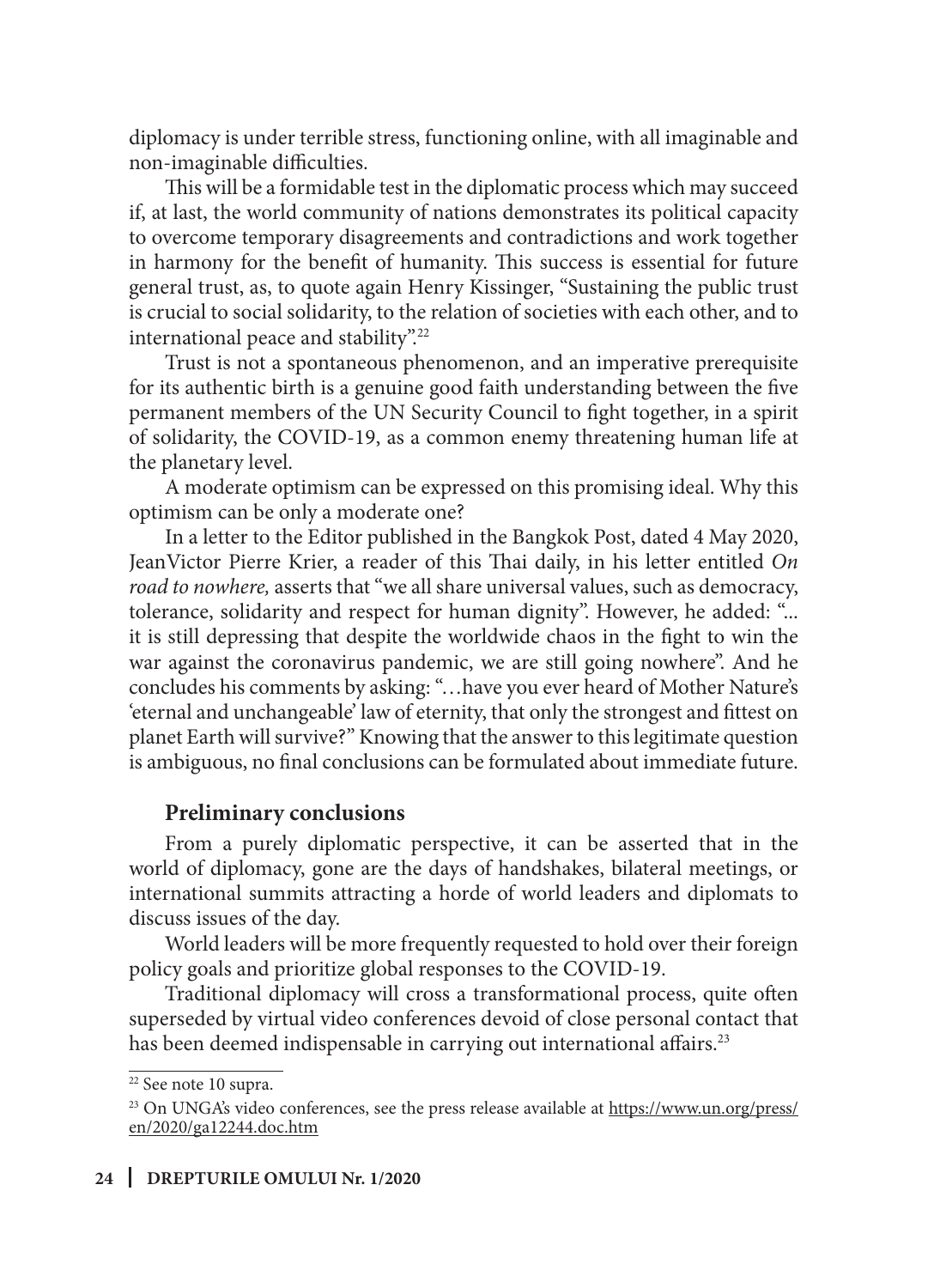While the development of cybersecurity and infrastructure capable of supporting fast and reliable connectivity will be an important objective, one change in the post-COVID-19 world could be global multilateral diplomacy turning in many cases to online diplomacy.

A recent example is quite eloquent in this regard. On 8 May 2020 the UNGA President informed that the General Assembly would continue to adopt decisions during the COVID-19 pandemic under silence procedure until the end of June 2020 and that the subsidiary bodies of the Assembly may apply the same procedure. It should also be reminded that he expressed his solidarity with Member States who are fighting COVID-19.<sup>24</sup>

On 2 May 2020, Dr Abdullah Al-Ahsan, Professor of Comparative Civilisation at Istanbul Sehir University, Turkey, in a highly informative article entitled *Post Coronavirus World: Could we expect a better Domain?* asserted the following: "The coronavirus pandemic is not over yet and anyone hardly knows when and how it will end.[….] The current situation is very worrisome, and everyone wants to get out of it as soon as possible.[….] Although there is a consensus that the world will be different in post-coronavirus atmosphere, there are sharp disagreements on the nature of those states of affairs". "Global trade will partly recover, but more of it will be managed by governments rather than markets", says Richard Haas, president of the Council of Foreign Relations. He also believes that "Civil liberties will be treated by many as a casualty of war", and "Ideally, the crisis would bring renewed commitment to building a more robust international order." Stephen Walt, a Harvard academic, thinks that since the 1918 "influenza did not change the big power rivalry;" this pandemic too will "strengthen the state and reinforce nationalism."25

To continue this idea, it should be noted that the most recent events in the sphere of multilateral diplomacy offer persuasive proves that beyond any ambiguity states as subjects of public international law are becoming much stronger and more active during, and, by all means, after COVID-19 Post Coronavirus World. Could we expect a better domain that has already generated the start of a new stage in global order?

The final answer is on the waiting list. A major precondition for a positive answer is genuine borderless solidarity in fighting COVID-19. Therefore, promising events in that direction deserve to be welcomed and supported by appropriate action.

<sup>&</sup>lt;sup>24</sup> The UNGA's President decisions are available at https://www.un.org/pga/74/covid-19/

<sup>&</sup>lt;sup>25</sup> For the full text of the article, see http://www.just-international.org/mediastatement/postcoronavirus-world-could-we-expect-a-better-domain/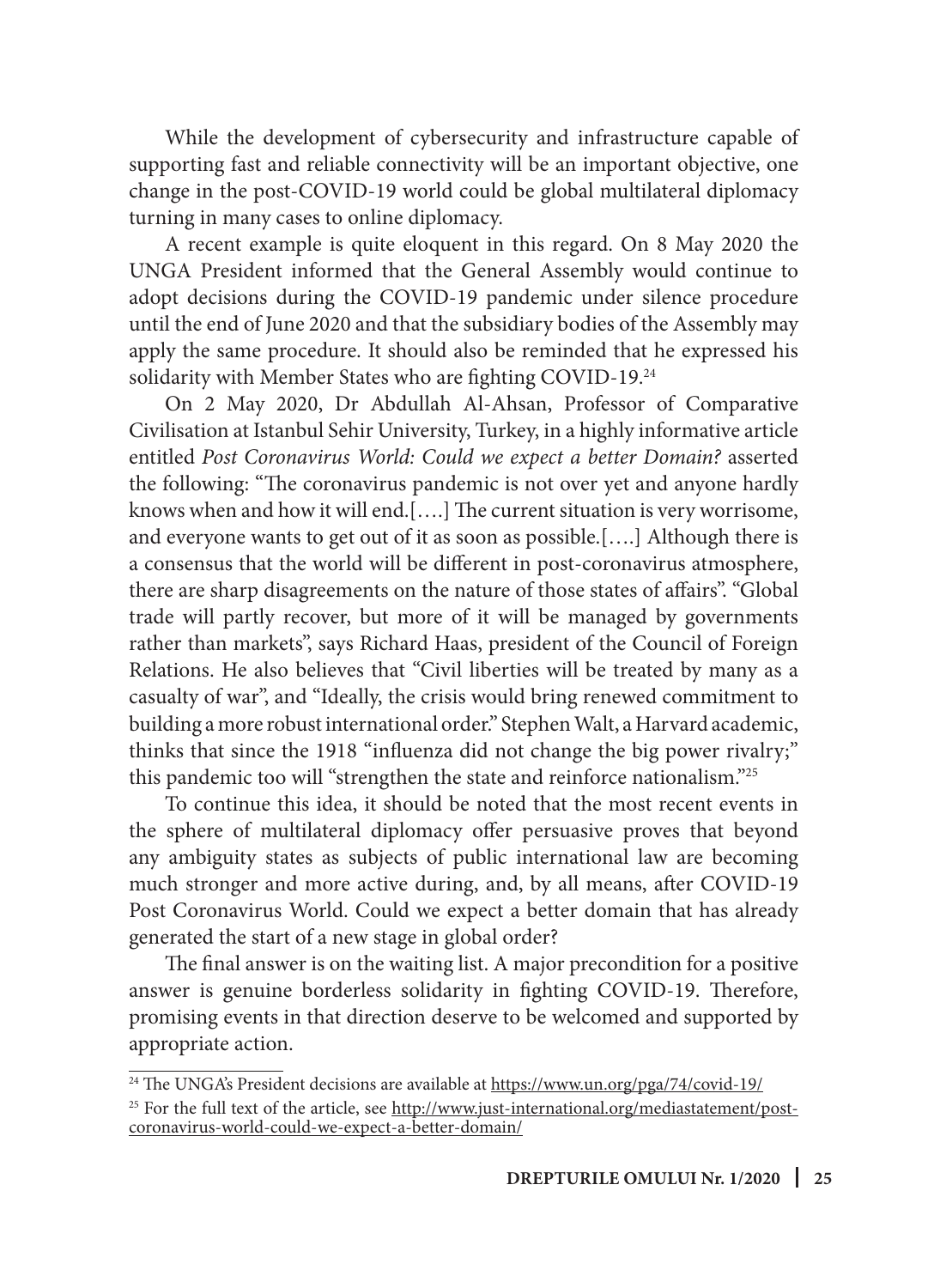Acting in the spirit of authentic solidarity, the Republic of Korea, Canada, Denmark, Qatar and Sierra Leone decided in May 2020 to launch the "UN Group of Friends of Solidarity for Global Health Security"26.

This is a forum for free discussions and stronger cooperation on health security issues, including COVID-19, within the United Nations system, operating as an open-ended group, and other UN member states can participate in its activities.

The general approach in this sensitive field must be realistic. This requirement became obvious during a recent virtual meeting of the UN System Chief Executives Board for Coordination (CEB), which brought together the principals of 31 UN system entities.

CEB is the longest-standing and highest-level coordination forum of the UN system. Addressing the CEB meeting on 14 May 2020, António Guterres said: "What is clear today is the fragility of humankind and the planet. With all the scientific progress we still don't know how to deal with a virus, we are so unprepared. It is clear there is not enough humility, unity and not enough solidarity in the world."<sup>27</sup>

Indeed, the world community of nations has to overcome the current deficits of true solidarity.

This warning has to be seriously taken into account in the sphere of multilateral diplomacy during and after COVID-19 period.

An auspicious organizational occasion for further developments in this field will be offered by the celebration in 2021 of the International Year of Peace and Trust decided by the UNGA on 12 September 2019. In accordance with resolution A/RES/73/338 co-sponsored by many countries, "the International Year of Peace and Trust constitutes a means of mobilizing the efforts of the international community to promote peace and trust among nations based on, *inter alia,* political dialogue, mutual understanding and cooperation, in order to build sustainable peace, solidarity and harmony"28.

In the process of preparation and celebration of this Year, the "UN Group of Friends of Solidarity for Global Health Security" could organize openended consultations to further define values binding all states in their mutual relations, including partnerships and diplomatic practices in favour of global health. The concept of confidence-building measures, which is quite familiar in multilateral diplomacy practiced under the UN auspices, might provide some useful guidance in promoting global health.

<sup>&</sup>lt;sup>26</sup> The creation of this group was ignored by mainstream mass-media. For the launching of the group, see http://www.mofa.go.kr/eng/brd/m\_5676/view.do?seq=321088

<sup>&</sup>lt;sup>27</sup> For details, see https://e-nnw.com/un-secretary-general-chairs-un-system-chief-executivesboard-for-coordination-ceb-meeting/

<sup>&</sup>lt;sup>28</sup> For the full text of the resolution adopted on September 12, 2019, see https://undocs.org/ en/A/RES/73/338.